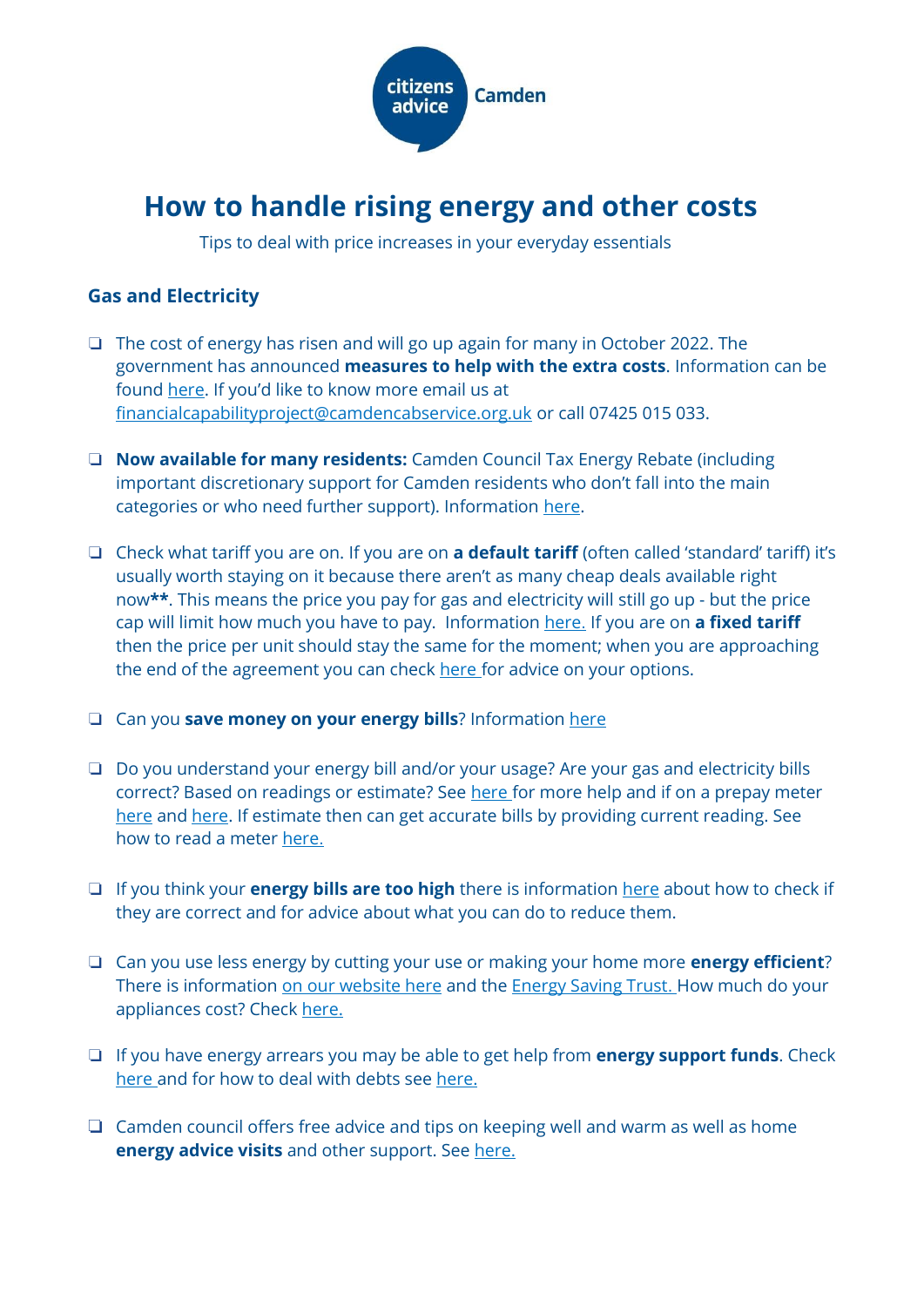## **Grants and Support Schemes**

- ❏ Are you in financial hardship and need **help to pay for** gas, electricity or food? There is help [from Camden council here](https://www.camden.gov.uk/financial-support-for-residents1#mkge). You can also email us at [financialcapabilityproject@camdencabservice.org.uk](mailto:financialcapabilityproject@camdencabservice.org.uk) or call 07425 015 033[.](https://www.camdencabservice.org.uk/about-us/our-projects/)
- ❏ Do you need help with a **grant** from a charity? Search [here.](https://grants-search.turn2us.org.uk/)

#### **Maximise your income**

- ❏ Check that you are claiming all the **benefits** that you are entitled to on [our website here](https://www.citizensadvice.org.uk/benefits/benefits-introduction/what-benefits-can-i-get/) or [Turn to Us here](https://benefits-calculator.turn2us.org.uk/AboutYou).
- ❏ If working and health/childcare permits– can you increase working hours? Find out what your **take home pay** could be [here](https://www.gov.uk/estimate-income-tax) and check benefit amount [here.](https://benefits-calculator.turn2us.org.uk/AboutYou)
- ❏ You can check the [Check the National Minimum Wage calculator](https://www.gov.uk/am-i-getting-minimum-wage) to see if you are being **paid the right amount**.
- ❏ You can check if your tax code is correct and any possible **refund or allowances** [here.](https://www.moneyhelper.org.uk/en/work/employment/understanding-your-payslip)
- ❏ If you are a single parent you can check if you can get some **Child Maintenance** [here.](https://www.citizensadvice.org.uk/family/children-and-young-people/child-maintenance1/)
- ❏ You might be able to ask other people living or staying with you for **contributions to rent/mortgage**. If you have an extra bedroom you could consider [finding a lodger.](https://www.citizensadvice.org.uk/housing/renting-a-home/subletting-and-lodging/subletting/subletting-your-home-what-you-need-to-think-about-first/)

## **Housing and Council Tax**

- ❏ Are you able to reduce your **council tax** bill through discounts or exemptions? Check [here.](https://www.camden.gov.uk/council-tax-discounts-exemptions)
- ❏ Can you cut your **mortgage** costs? There is information [here on our website](https://www.citizensadvice.org.uk/debt-and-money/mortgage-problems/how-to-sort-out-your-mortgage-problems/cutting-down-your-mortgage-costs/)
- ❏ Can you reduce your **rent** costs? Do you need a **Discretionary Housing Payment**? There is more [information about this here](https://www.citizensadvice.org.uk/housing/renting-privately/private-renting/get-help-with-renting-costs/) and [here.](https://www.camden.gov.uk/help-housing-costs)

#### **Food**

- ❏ If you need food you can find a food bank close to you [here](https://www.trusselltrust.org/get-help/find-a-foodbank/) and find other food-giving organisations [here.](https://findfood.camden.gov.uk/camden-food?lat=51.52839&lon=-0.142635)
- ❏ Check [here](https://www.moneyhelper.org.uk/en/blog/supermarket-savings/five-ways-to-save-at-the-supermarket) for tips on cutting the cost of food shopping and planning meals on a budget.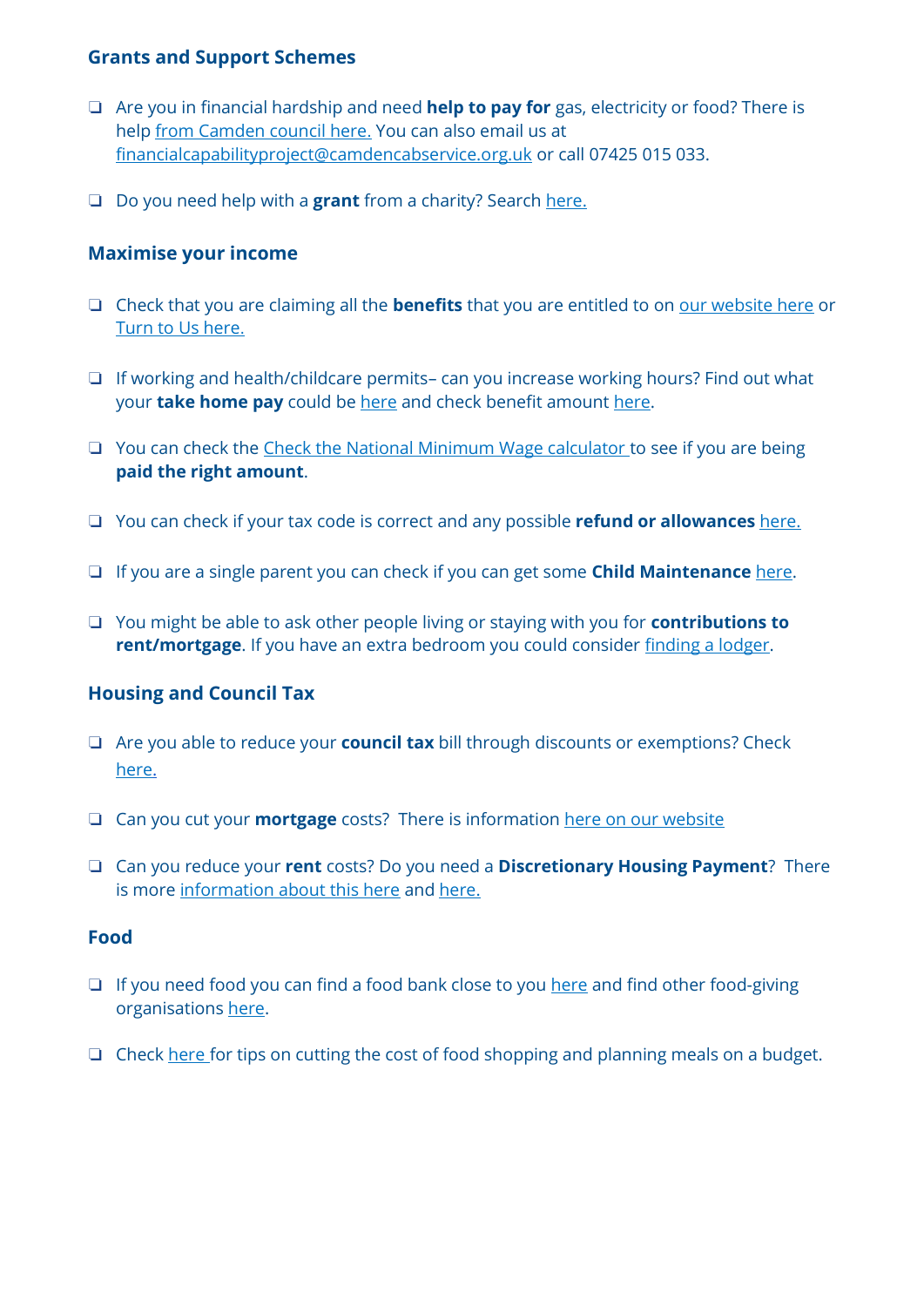#### **Water**

❏ Check the [Consumer Council for Water website](http://www.ccwater.org.uk/) to see if you'd save money by changing to a water meter and see [our website here](https://www.citizensadvice.org.uk/consumer/water/water-supply/problems-with-paying-your-water-bill/help-with-paying-your-water-bills/) and [here](https://www.thameswater.co.uk/help/account-and-billing/financial-support/waterhelp) for other ways of **reducing your water costs.**

## **Landline, TV, Internet and Mobiles**

- ❏ Can you **switch** your telephone, TV, internet or mobile provider for a better deal? Se[e](https://www.citizensadvice.org.uk/consumer/phone-internet-downloads-or-tv/switch-broadband-phone-or-tv-provider/) i[nformation here](https://www.citizensadvice.org.uk/consumer/phone-internet-downloads-or-tv/switch-broadband-phone-or-tv-provider/) on what to think about before changing your provider.
- ❏ You may be eligible for **social tariffs** such as BT Home Essentials Broadband, information [here,](https://www.bt.com/exp/broadband/home-essentials) Virgin Media Essentials Broadband, information [here](https://www.virginmedia.com/help/essential-bb), Job Centre Flexible Support Fund, information [here](https://www.talktalkgroup.com/article/talktalkgroup/2021/Talktalk-DWP-free-broadband-jobseekers).

#### **Health Costs**

❏ Are you able to claim any **help with health costs** including optical, dentist and travel to hospital: [see here.](https://www.citizensadvice.org.uk/health/help-with-health-costs/help-with-health-costs/)

#### **Children**

- ❏ If you are expecting your first child or multiple birth and are on means tested benefits you may be eligible for a £500 **Sure Start Maternity Grant**. You can check [here](https://www.gov.uk/sure-start-maternity-grant).
- ❏ You may be able to get **Healthy Start Vouchers** if you are pregnant and/or have children 4 years or younger. Check [here](https://www.gov.uk/healthy-start).
- ❏ **Free school meals** for all Year 1 & 2 in Camden. For Year 3 or above if you are on means tested benefits (dependent on your income). See [here.](https://www.camden.gov.uk/free-school-meals)

#### **Travel**

- ❏ Are you eligible for **discounts** on **TfL** public transport? Eg over 60, Disabled, Student, Apprentice, Jobseeker. Information [here](https://tfl.gov.uk/fares/free-and-discounted-travel?intcmp=54647).
- ❏ If you have a disability you may be able to **reduce travel and parking** costs. See [here.](https://www.camden.gov.uk/disabled-older-persons-travel)
- ❏ There are **other ways** you can [reduce your travel costs.](https://www.moneyhelper.org.uk/en/everyday-money/buying-and-running-a-car/cut-your-car-and-train-costs?source=mas)

## **Do you know where your money goes?**

- ❏ You can use our **budgeting** tool, [on our website here](https://www.citizensadvice.org.uk/debt-and-money/budgeting/budgeting/work-out-your-budget/)
- ❏ The Money Helper website has a budget [planner, budgeting guides](https://www.moneyhelper.org.uk/en/everyday-money/budgeting?source=mas) and [lots of calculators.](https://www.moneyhelper.org.uk/en/tools-and-calculators?source=mas)

## **Further information**